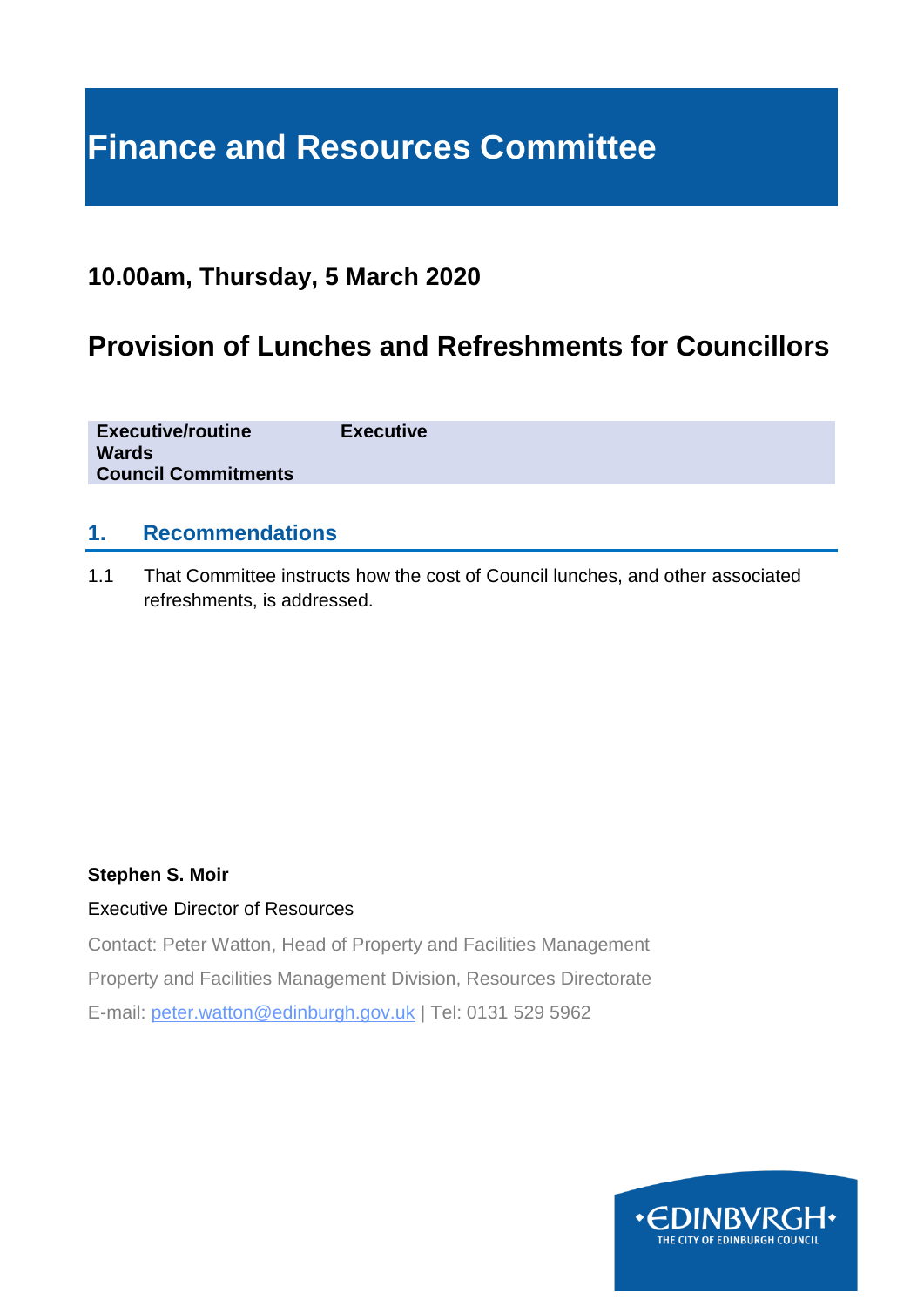**Report**

# **Provision of Lunches and Refreshments for Councillors**

#### **2. Executive Summary**

2.1 This report addresses a motion to Council, on 21 November 2019, by seeking instructions on how the cost of Council lunches and refreshments should be accounted for.

#### **3. Background**

3.1 On 21 November 2019, the Council approved the following motion:

Council notes:

- 1. That Councillors are paid according to the rates set by the Scottish Parliament.
- 2. At regular meetings of the Full Council, lunch is provided to councillors and staff attending the meeting.
- 3. A light lunch is provided to councillors and staff taking part in all-day meetings of the Licensing Board and the Regulatory Committee's Licensing Sub-Committee.
- 4. Food and refreshments, i.e., tea and coffee, are sometimes provided for internal meetings of councillors.
- 5. No contributions are sought from councillors or staff in connection with 2, 3 and 4 above.

Council accepts there are legitimate reasons for the provision as described above, principally to ensure efficient time management for the meeting participants and to protect the meeting participants from undue lobbying.

Council therefore agrees to:

- 1. Continue the practice of providing lunches and refreshments as described above to ensure the smooth running of Council business; and,
- 2. Request a report to the Finance and Resources Committee within two cycles to explore options of a simple mechanism which could facilitate councillors' contributions to cover the direct cost of lunches and refreshments provided.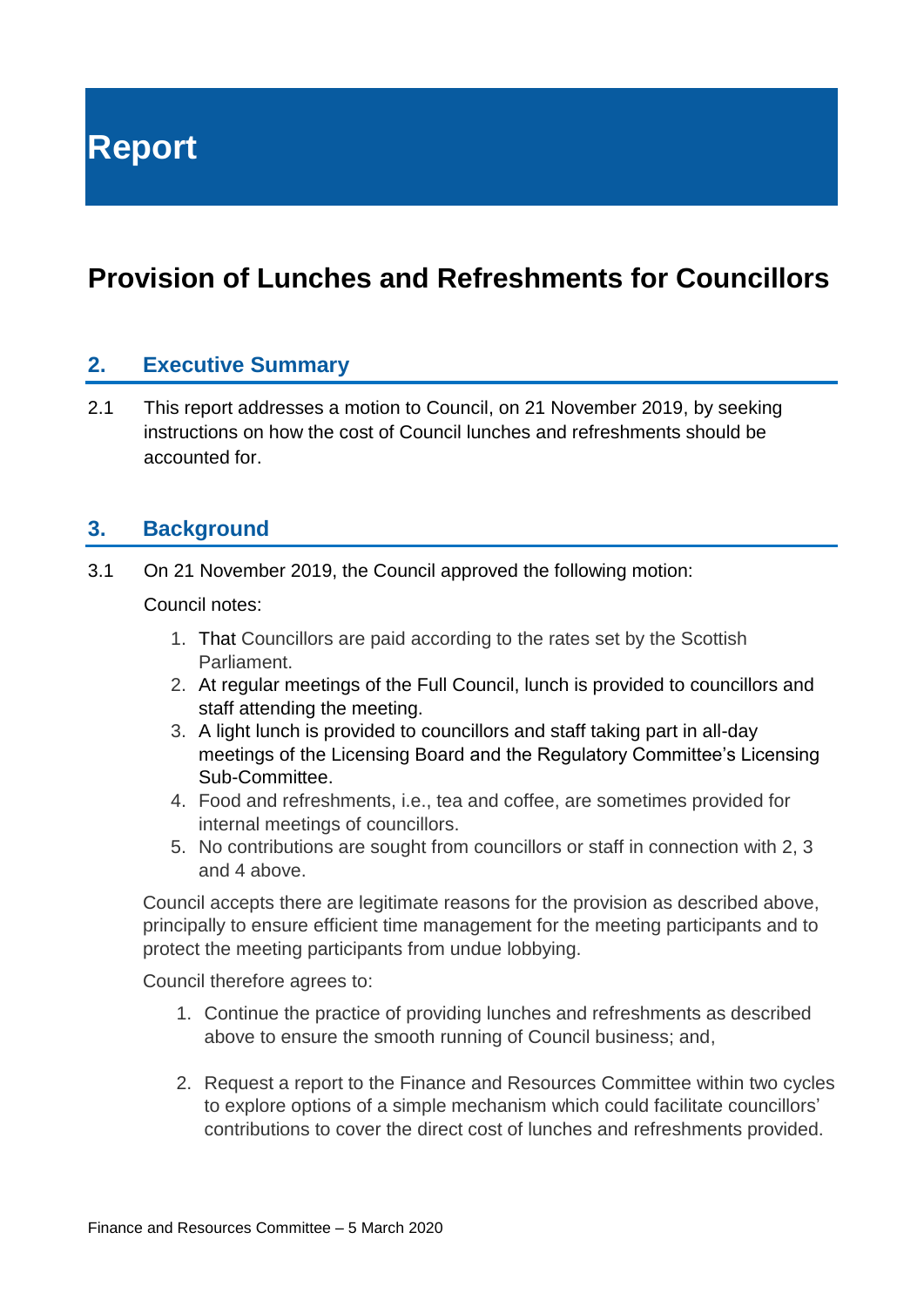3.2 The purpose of this report is to address the above motion.

### **4. Main report**

- 4.1 The current cost of providing a lunch for a Council meeting is £550, which is charged to the Members Services budget. This equates to 80 servings at £6.87 per head. Analysis of F/Y budget indicates that £12,480 was also spent on refreshments in the members lunch, again charged to the Members Services budget.
- 4.2 In preparation for this report, officers completed a straw poll of other Council arrangements as below:
	- Stirling and Fife Councils charge member services:
	- South Lanarkshire and East Ayrshire Councils no provision offered; and,
	- Argyll & Bute and West Dunbartonshire Councils recharge elected members.
- 4.3 Consequently, there is no consistency or pattern with each local authority making their own arrangements.
- 4.4 Each Political Group was consulted, and the formal feedback was as follows:
	- Three Groups prefer the status quo as it provides for collegiality and convenience. One Group stated that if there is any change to the status quo then lunches should be scrapped;
	- One Group is in favour of charging but indicated that the majority of the Group concerned will opt out;
	- One Group is in favour of scrapping the provision and/or individual Councillors paying;
	- One Group is in favour of charging Groups with full cost recovery for lunches and any refreshments to Groups for internal meetings plus the withdrawal of biscuits from the members lounge;
- 4.5 As there is no consensus however, based on numbers, the majority view of the Political Groups is to retain the status quo. Council officers who currently participate in Council meetings will equally abide by the decision of the Finance and Resources Committee.

# **5. Next Steps**

5.1 The decision that the Committee determines to implement will be effective from the next meeting of Full Council.